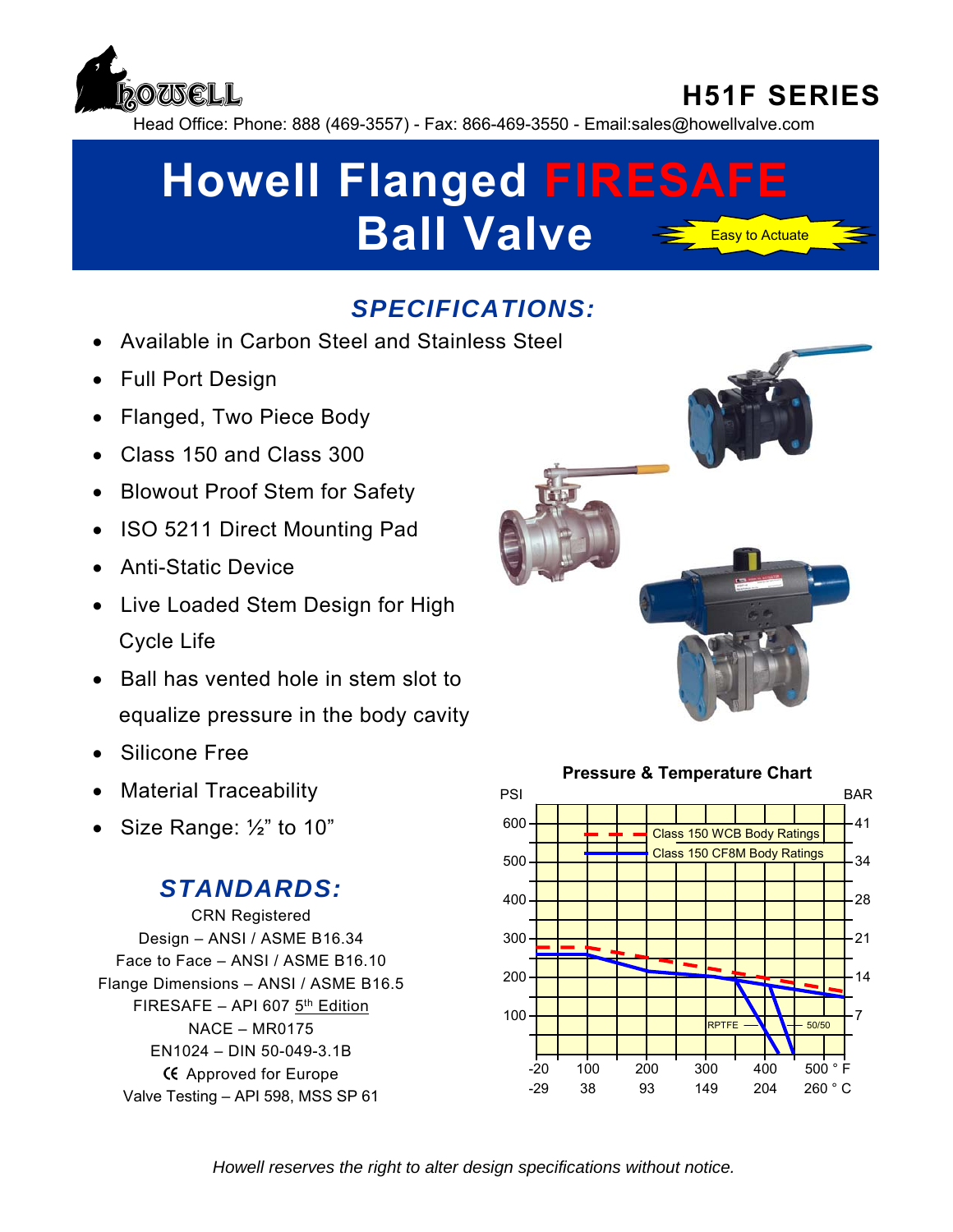



#### **DIMENSIONS:**

| <b>SIZE</b> | $\varnothing$ D |           | $\varnothing$ A |     | $\varnothing$ B |                  |       |    |   | Ø      |           | G    |     | н    |     |      |           | м  | N            | W         |           | <b>ISO5211</b> |
|-------------|-----------------|-----------|-----------------|-----|-----------------|------------------|-------|----|---|--------|-----------|------|-----|------|-----|------|-----------|----|--------------|-----------|-----------|----------------|
| IN          | ΙN              | <b>MM</b> | ΙN              | МM  | ΙN              | <b>MM</b>        | IN    | MМ |   | IN     | <b>MM</b> | IN   | MМ  | IN   | MM. | ΙN   | <b>MM</b> |    | <b>MM MM</b> | IN        | <b>MM</b> | $(\mathsf{F})$ |
| 1/2"        | ).50            | 15        | 3.50            | 89  | 2.38            | 60               | 0.44  |    |   | 0.62   | 16        |      | 45  | 3.23 | 82  | 4.25 | 108       |    | 9            | 5.31      | 135       | F03-F04        |
| 3/4"        | .75             | 20        | 3.88            | 99  | 2.75            | 70               | 0.44  |    | 4 | 0.62   | 16        | .97  | 50  | 3.46 | 88  | 4.62 | 117       | 9  | 9            | 5.31      | 135       | F03-F04        |
| 4"          | .00             | 25        | 4.25            | '08 |                 | 79               | .44   |    |   | 0.62   | 16        | 2.1  | 55  | 3.62 | 92  | 5.00 |           |    |              | 6.50      | 165       | F04-F05        |
| $1 - 1/2"$  | .50             | 40        | 5.00            | 127 | 3.88            | 99               | 0.56  | 14 | 4 | 0.62   | 16        | 2.83 | 72  | 4.41 | 112 | 6.50 | 165       | 16 | 14           | 68.'      | 195       | F05-F07        |
| 2"          | 2.00            | 50        | 6.00            | 152 | 4.75            | 121              | 0.62  | 16 | 4 | 0.75   | 19        | 3.62 | 92  | 5.20 | 132 | .00  | 78        | 16 | 14           | .68       | 195       | F05-F07        |
| $2 - 1/2"$  | .50             | 65        | 00.'            | 178 | 5.50            | 140 <sub>1</sub> | 0.69  | 18 |   | 4 0.75 | 19        | 4.13 | 105 | 5.98 | 152 | .50  | 191       | 19 |              | .81       | 300       | F07-F10        |
| 3"          | 3.00            | 80        | .50             | 191 | 6.00            | 152              | 75    | 19 | 4 | 0.75   | 19        | 4.57 | 16  | 6.46 | 164 | 8.00 | 203       | 19 |              | .81       | 300       | $F07-F10$      |
| 4"          | 4.00            | 100       | 9.00            | 229 | .50             | 191              | 10.94 | 24 |   | 8 0.75 | 19        | 5.43 | 38  | 7.64 | 194 | 9.00 | 229       | 24 | 22           | 13.191335 |           | F10-F12        |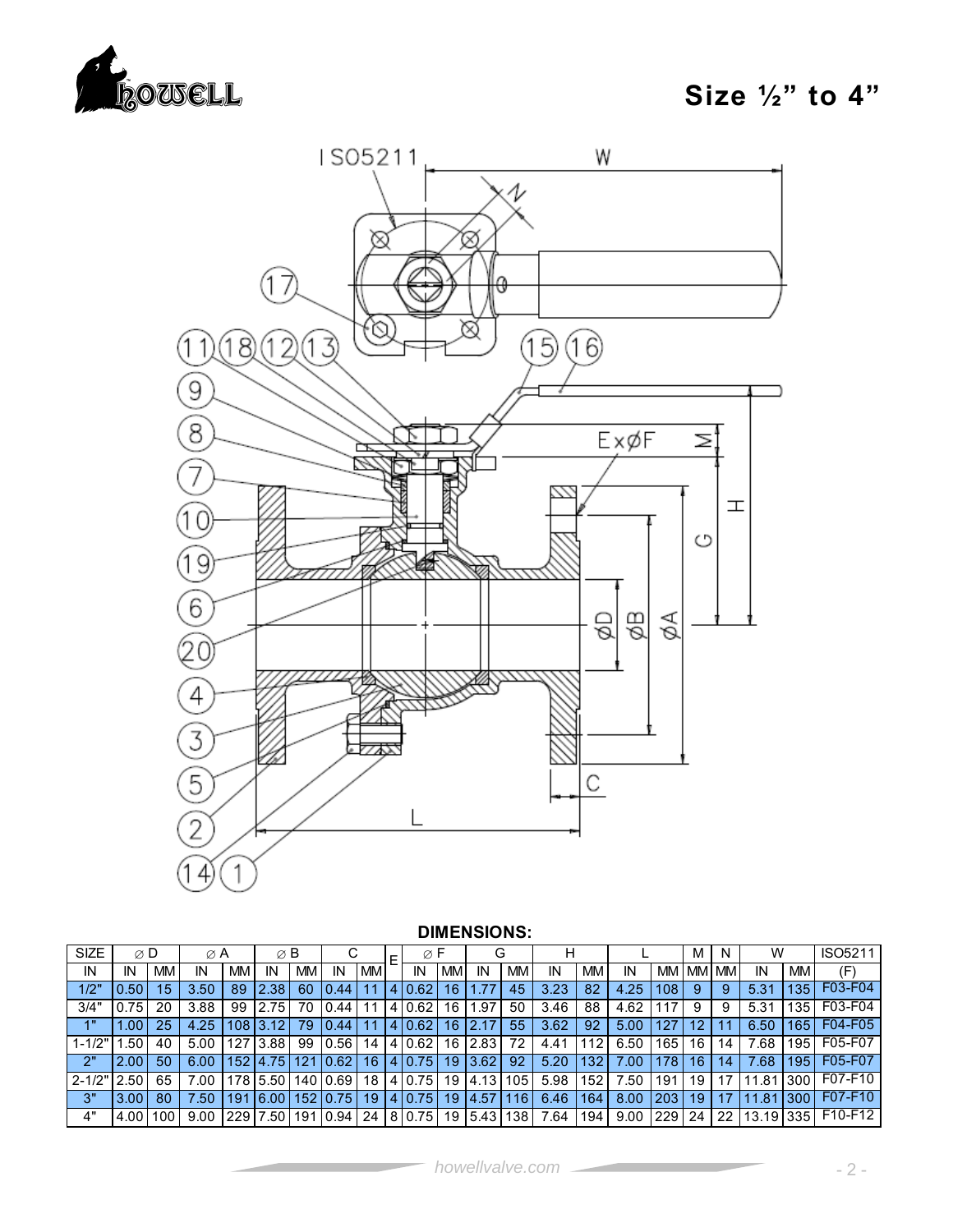

### **Size ½" to 4"**

| Item    | Part                      | For Stainless Steel Valve | For Carbon Steel Valve    | Quantity       |
|---------|---------------------------|---------------------------|---------------------------|----------------|
|         | <b>Body</b>               | ASTM A351 CF8M            | ASTM A216 WCB             |                |
| 2       | End Cap                   | ASTM A351 CF8M            | ASTM A216 WCB             |                |
| 3       | <b>Ball</b>               | <b>ASTM A351 CF8M/316</b> | <b>ASTM A351 CF8M/316</b> |                |
| $*_{4}$ | Seat                      | <b>RPTFE</b>              | <b>RPTFE</b>              | $\overline{2}$ |
| $*5$    | <b>Body Gasket</b>        | PTFE / Graphite           | PTFE / Graphite           |                |
| $*6$    | Thrust Washer             | PTFE / Graphite           | PTFE / Graphite           |                |
| $*7$    | <b>Stem Packing</b>       | Graphite                  | Graphite                  |                |
| 8       | <b>Gland Bushing</b>      | 304 SS                    | 304 SS                    |                |
| 9       | <b>Belleville Washer</b>  | 301 SS                    | 301 SS                    | $\overline{2}$ |
| 10      | Stem                      | ASTM A276 316             | <b>ASTM A276 316</b>      |                |
| 11      | Packing Nut               | 304 SS                    | 304 SS                    |                |
| 12      | <b>Spring Washer</b>      | 304 SS                    | 304 SS                    |                |
| 13      | <b>Handle Nut</b>         | 304 SS                    | 304 SS                    |                |
| 14      | <b>Body Bolts</b>         | ASTM A193 B8              | ASTM A193 B7              | $4 - 8$        |
| 15      | Handle                    | 304 SS                    | <b>Zinc Plated Steel</b>  |                |
| 16      | Handle Sleeve             | Vinyl                     | Vinyl                     |                |
| 17      | Stop Pin                  | 304 SS                    | 304 SS                    |                |
| $*18$   | Lock Saddle               | 304 SS                    | 304 SS                    |                |
| 19      | Stem O-Ring               | Viton                     | Viton                     |                |
| 20      | <b>Anti-Static Device</b> | 316 SS                    | 316 SS                    |                |

#### **MATERIALS LIST:**

\* included in repair kit

|             | <b>Break Away Torques</b> |             | <b>Estimated Cv Values</b> | <b>150lb Valve Weights</b> |      |      |  |  |  |  |
|-------------|---------------------------|-------------|----------------------------|----------------------------|------|------|--|--|--|--|
| <b>Size</b> | (in/lbs)                  | <b>Size</b> | <b>Cv Value</b>            | <b>Size</b>                | (KG) | (LB) |  |  |  |  |
| 1/2"        | 89                        | 1/2"        |                            | 1/2"                       | 1.6  | 3.5  |  |  |  |  |
| 3/4"        | 106                       | 3/4"        | 21                         | 3/4"                       | 2.0  | 4.4  |  |  |  |  |
| 1"          | 142                       | 4H          | 35                         | 4H                         | 3.1  | 6.8  |  |  |  |  |
| $1 - 1/2"$  | 239                       | $1 - 1/2"$  | 80                         | $1 - 1/2"$                 | 5.8  | 12.8 |  |  |  |  |
| ייר         | 363                       | ייר         | 150                        | ייר                        | 8.3  | 18.3 |  |  |  |  |
| $2 - 1/2"$  | 602                       | $2 - 1/2"$  | 265                        | $2 - 1/2"$                 | 14.0 | 30.9 |  |  |  |  |
| 3"          | 814                       | 3"          | 415                        | 3"                         | 18.2 | 40.1 |  |  |  |  |
| 4"          | 1,195                     | 4"          | 780                        | 4"                         | 29.7 | 65.5 |  |  |  |  |

#### **Packing Nut Torque (in/lbs)**

| <b>Size</b>                     | 11つ"<br>╹╵┻ | 3/4" | 4H        | $-1/2"$<br>4<br>$\overline{ }$ | יור | $2 - 1/2"$ | 2"<br>ີ | 4"  |
|---------------------------------|-------------|------|-----------|--------------------------------|-----|------------|---------|-----|
| Packing<br><b>Nut</b><br>Torque | 77          | 177  | 221<br>∠∠ | 354                            | 354 | 443        | 443     | 531 |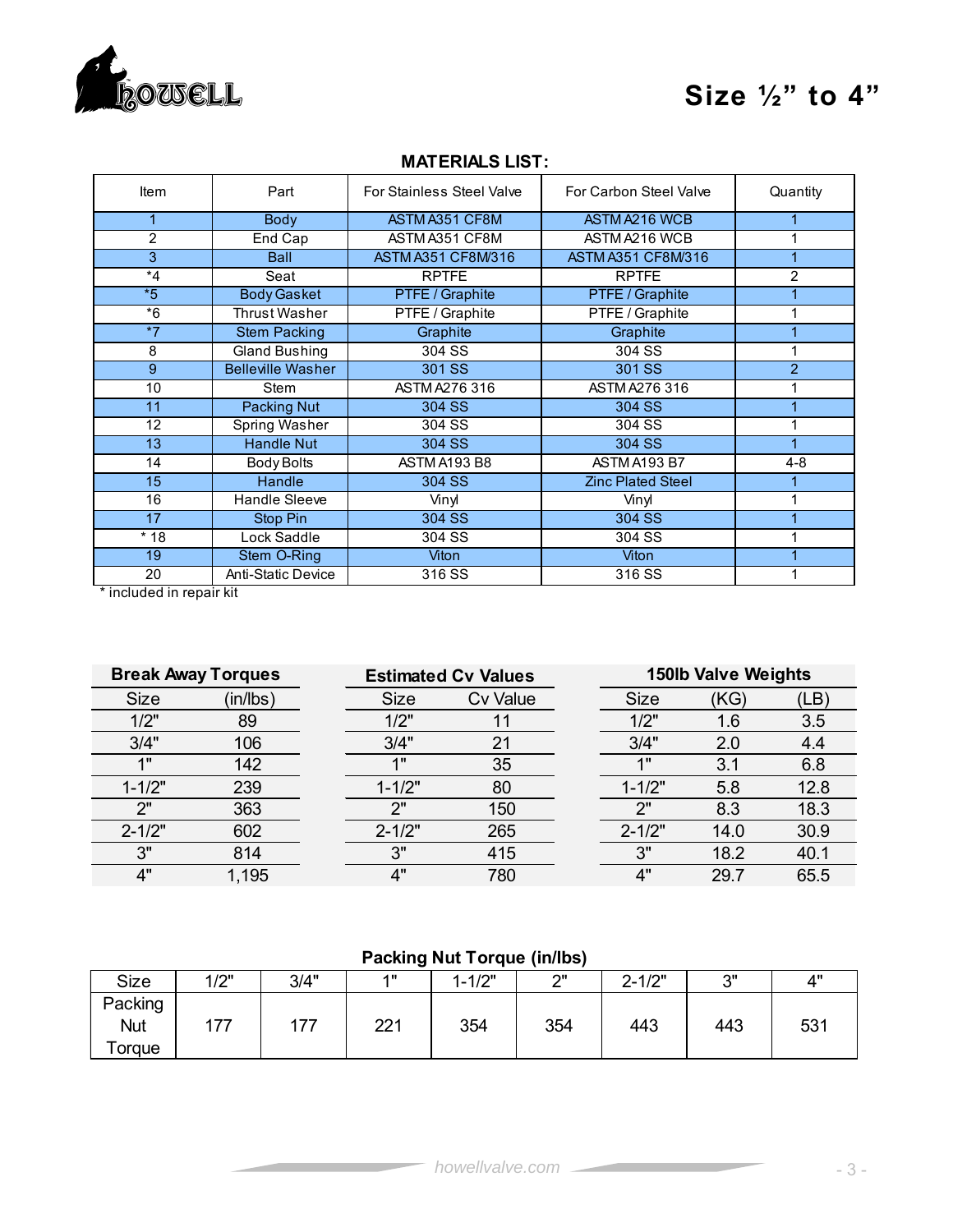

**Size 6"** 



#### **DIMENSIONS:**

| <b>SIZE</b> | ∼                | ◡  | 5 A    |           |     |           |       |                 |     |            |                                      |     |            |           |           |      |            |         | w   |           | <b>ISO521</b>         |
|-------------|------------------|----|--------|-----------|-----|-----------|-------|-----------------|-----|------------|--------------------------------------|-----|------------|-----------|-----------|------|------------|---------|-----|-----------|-----------------------|
| ΙN          | IN               | MМ | IN     | <b>MM</b> | IN  | <b>MM</b> | IN    | MM <sup>'</sup> | IN  | <b>IMN</b> | IN                                   | МM  | IN         | <b>MM</b> | IN        | MM   | `I MM∟     | 'I MM I | IN  | <b>MM</b> | ′⊏`                   |
| 6"          | .00 <sup>T</sup> | юu | $\cap$ |           | .50 | 241       | .00 l | 25              | ,87 | $\sim$     | 58<br>O.<br>$\overline{\phantom{a}}$ | 218 | 0.94<br>10 | 278       | <b>15</b> | 1394 | 28<br>$-1$ |         | o o | 580       | $7 - F$<br><b>E40</b> |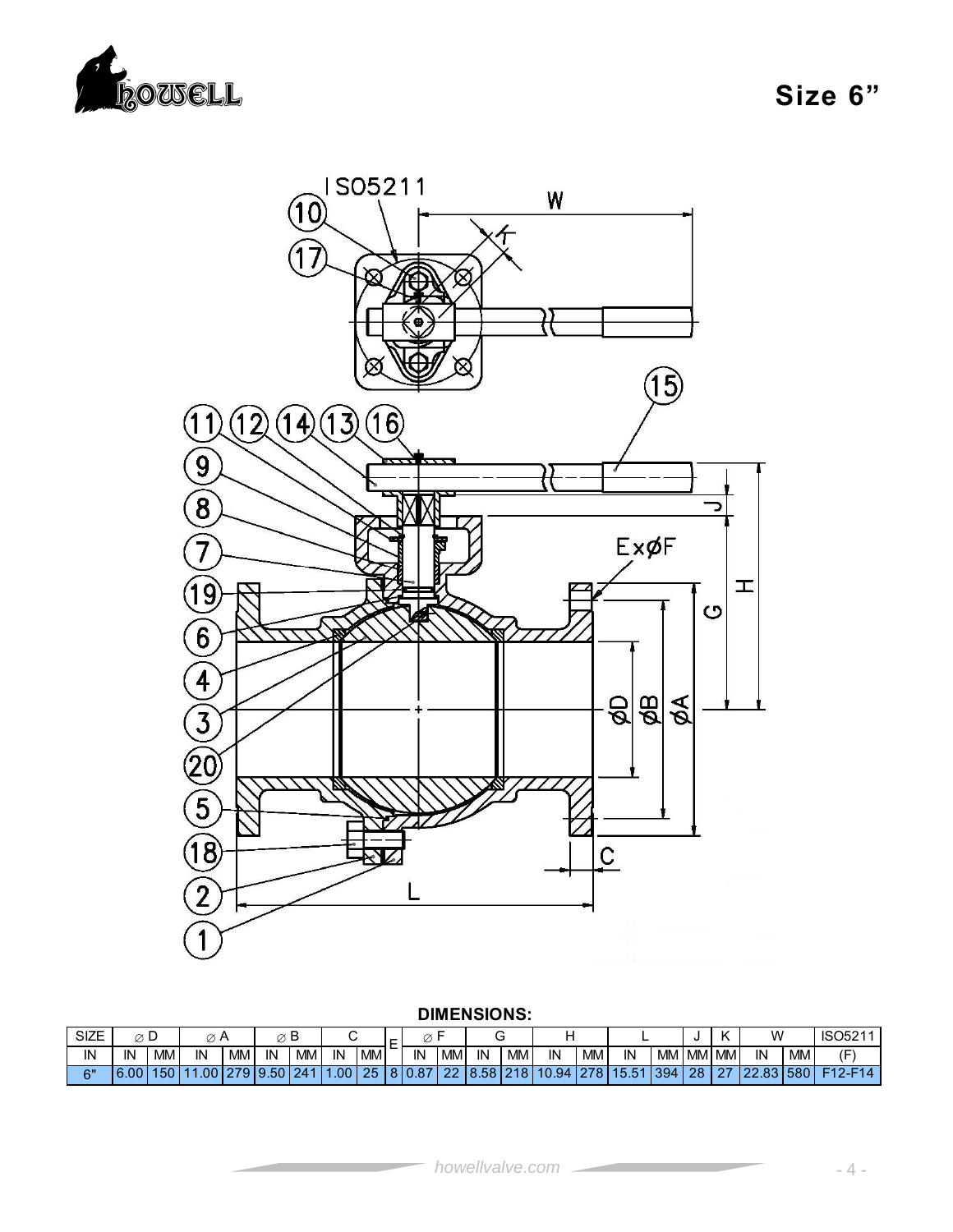

### **H51F SERIES**

# **Size 6"**

|                |                            | .                         |                           |          |
|----------------|----------------------------|---------------------------|---------------------------|----------|
| Item 6"        | Part                       | For Stainless Steel Valve | For Carbon Steel Valve    | Quantity |
|                | <b>Body</b>                | ASTM A351 CF8M            | ASTM A216 WCB             |          |
| $\overline{2}$ | End Cap                    | ASTM A351 CF8M            | ASTM A216 WCB             |          |
| 3              | <b>Ball</b>                | ASTM A351 CF8M/316        | <b>ASTM A351 CF8M/316</b> |          |
| $*_{4}$        | Seat                       | <b>RPTFE</b>              | <b>RPTFE</b>              | 2        |
| $*5$           | <b>Body Gasket</b>         | PTFE / Graphite           | PTFE / Graphite           |          |
| $*6$           | Thrust Washer              | PTFE / Graphite           | PTFE / Graphite           |          |
| $\overline{7}$ | <b>Stem</b>                | <b>ASTM A276 316</b>      | <b>ASTM A276 316</b>      |          |
| *8             | Stem Packing               | Graphite                  | Graphite                  | 4        |
| 9              | <b>Gland Bushing</b>       | ASTM A351 CF8M            | ASTM A216 WCB             |          |
| 10             | <b>Gland Bolts</b>         | 304 SS                    | Carbon Steel              | 2        |
| $*11$          | <b>Lock Saddle</b>         | 304 SS                    | 304 SS                    |          |
| 12             | <b>Stem Retaining Ring</b> | 304 SS                    | AISI SWP                  |          |
| 13             | <b>Handle Head</b>         | ASTM A351 CF8             | ASTM A216 WCB             |          |
| 14             | Handle                     | 304 SS                    | Carbon Steel              |          |
| 15             | <b>Handle Sleeve</b>       | Vinyl                     | Vinyl                     |          |
| 16             | <b>Handle Screw</b>        | 304 SS                    | Carbon Steel              |          |
| 17             | <b>Handle Stem Screw</b>   | 304 SS                    | <b>Carbon Steel</b>       |          |
| 18             | Body Bolts                 | ASTM A193 B8              | ASTM A193 B7              | 8        |
| 19             | Stem O-Ring                | Viton                     | Viton                     |          |

#### **MATERIALS LIST:**

\* included in repair kit

# **Size 8" & 10"**

#### **MATERIALS LIST:**

19 Stem O-Ring Viton Viton Viton 1<br>19 Anti-Static Device 316 SS 316 SS 1

Anti-Static Device 316 SS 316 SS 316 SS 316 SS 316 SS 316 SS

| <b>Item</b> | Part                      | For Stainless Steel Valve | For Carbon Steel Valve | Quantity      |
|-------------|---------------------------|---------------------------|------------------------|---------------|
|             | <b>Body</b>               | ASTM A351 CF8M            | ASTM A216 WCB          |               |
| 2           | End Cap                   | ASTM A351 CF8M            | ASTM A216 WCB          |               |
| $*_{3}$     | Seat                      | <b>RPTFE</b>              | <b>RPTFE</b>           | $\mathcal{P}$ |
| 4           | Ball                      | ASTM A351 CF8M/316        | ASTM A351 CF8M/316     |               |
| $*5$        | <b>Body Gasket</b>        | Graphite                  | Graphite               |               |
| 6           | <b>Anti-Static Device</b> | 316 SS                    | 316 SS                 |               |
|             | <b>Stem</b>               | <b>ASTM A276 316</b>      | <b>ASTM A276 316</b>   |               |
| *8          | Thrust Washer             | <b>RPTFE</b>              | <b>RPTFE</b>           |               |
| $*9$        | <b>Stem Packing</b>       | Graphite                  | Graphite               | 4             |
| 10          | Gland Bushing             | CF <sub>8</sub>           | CF <sub>8</sub>        |               |
| 11          | Stop Pin                  | 304 SS                    | 304 SS                 |               |
| 12          | Stop PLATE                | 304 SS                    | 304 SS                 |               |
| 13          | <b>Handle Head</b>        | <b>FCD45</b>              | FCD45                  |               |
| 14          | Handle                    | Carbon Steel              | Carbon Steel           |               |
| 15          | <b>Body Bolts</b>         | 304 SS                    | 304 SS                 | 8             |
| 16          | <b>Gland Bolts</b>        | 304 SS                    | 304 SS                 | 2             |

\* included in repair kit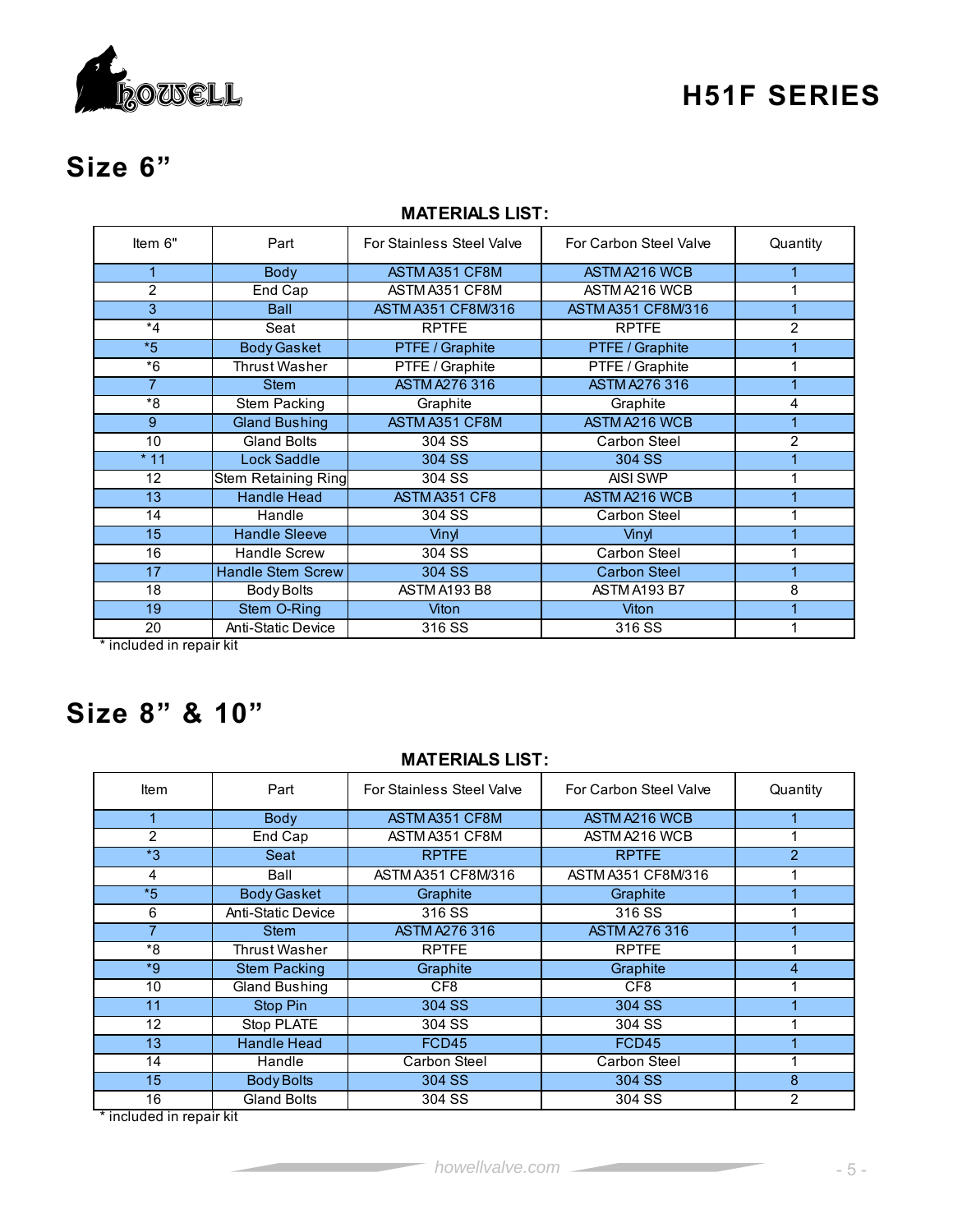

## **H51F SERIES**

|            | <b>Break Away Torques</b> |     | <b>Estimated Cv Values</b> | <b>150lb Valve Weights</b> |       |       |  |  |  |
|------------|---------------------------|-----|----------------------------|----------------------------|-------|-------|--|--|--|
| ี ผ"       | .593                      | ና"  | 5,400                      | 6"                         | 68.0  | 149.9 |  |  |  |
| $^{\circ}$ | 6,965                     | יא  | 10,000                     | 8"                         | 126.0 | 277.8 |  |  |  |
| 10"        | 8.231                     | 10" | 15,000                     | 10"                        | 158.0 | 348.4 |  |  |  |

### **Size 8" & 10"**